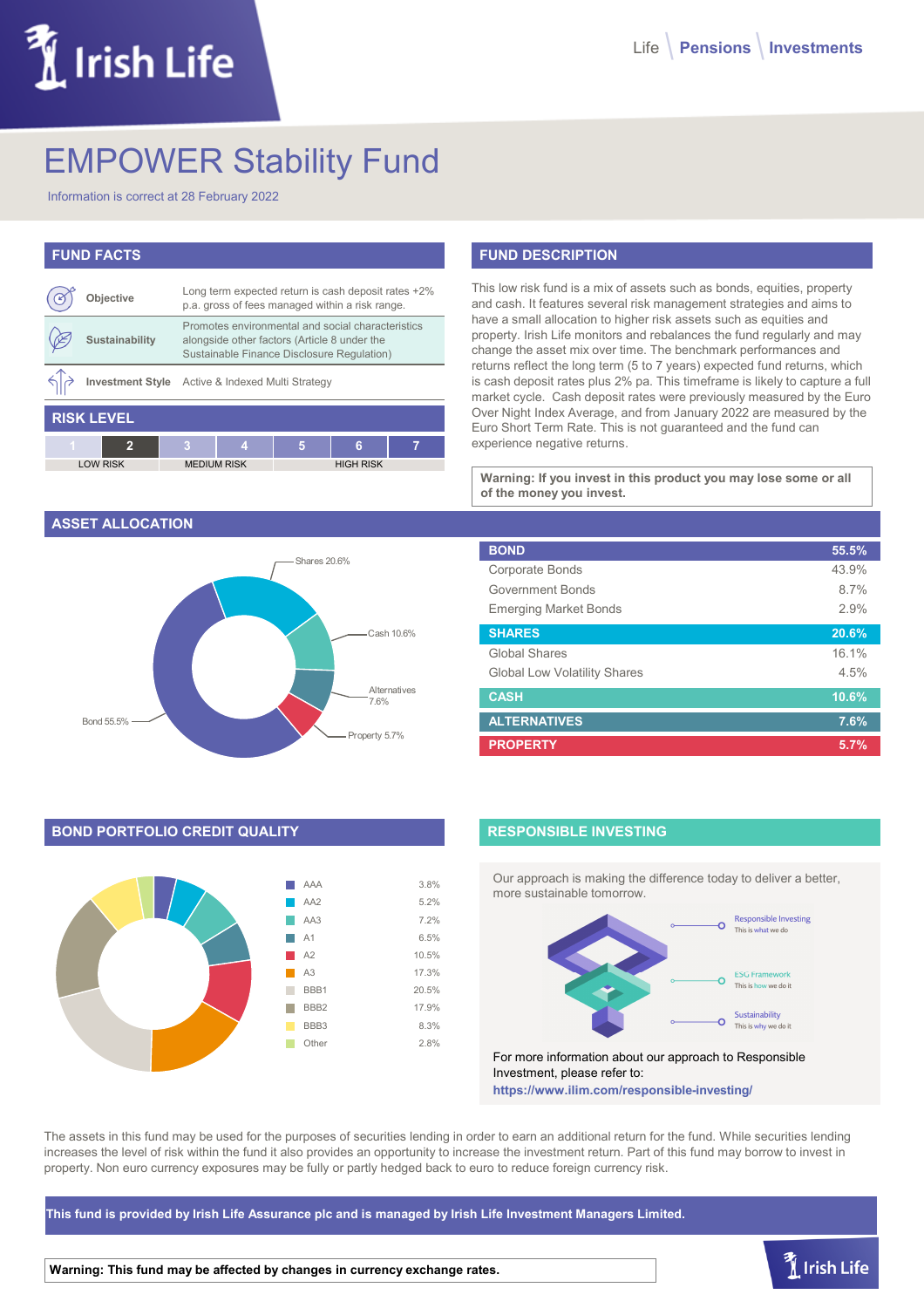#### **SHARE SECTOR DISTRIBUTION**

| <b>SECTOR</b>                 | % of FUND |
|-------------------------------|-----------|
| Information Technology        | 22.7%     |
| <b>Consumer Discretionary</b> | 13.1%     |
| Financials                    | 13.1%     |
| <b>Health Care</b>            | 12.9%     |
| Industrials                   | 8.0%      |
| <b>Communication Services</b> | 7.4%      |
| <b>Consumer Staples</b>       | 6.7%      |
| <b>Materials</b>              | 4.9%      |
| Energy                        | 3.9%      |
| Other                         | 7.3%      |

#### **RISK MANAGEMENT STRATEGIES**



# **CALENDAR YEAR RETURN**

|           | <b>YTD</b> |
|-----------|------------|
| Fund      | $-3.60%$   |
| Benchmark | 0.23%      |

#### **PERFORMANCE AS AT 28/02/2022**

|           | 1 Month  | <b>Since Launch</b> |
|-----------|----------|---------------------|
| Fund      | $-2.03%$ | $-3.60\%$           |
| Benchmark | $0.11\%$ | 0.32%               |

Fund returns are quoted before taxes and after a standard annual management charge of 0.29%. Annual fund management charges are calculated and deducted based on the offer price of the fund. The unit price and value of the fund are always quoted after an allowance has been made for the fund management charge. There is no Bid/Offer spread.

Launch Date (for the series used in the above performance illustration) = 10 Dec 2021; YTD = year to date; p.a. = per annum Source: Irish Life Investment Managers

Benchmark: The standard against which the performance of the fund is measured. It typically includes market indices or weighted combinations of these as appropriate.

**Warning: Past performance is not a reliable guide to future performance.**

**Warning: The value of your investment may go down as well as up.**